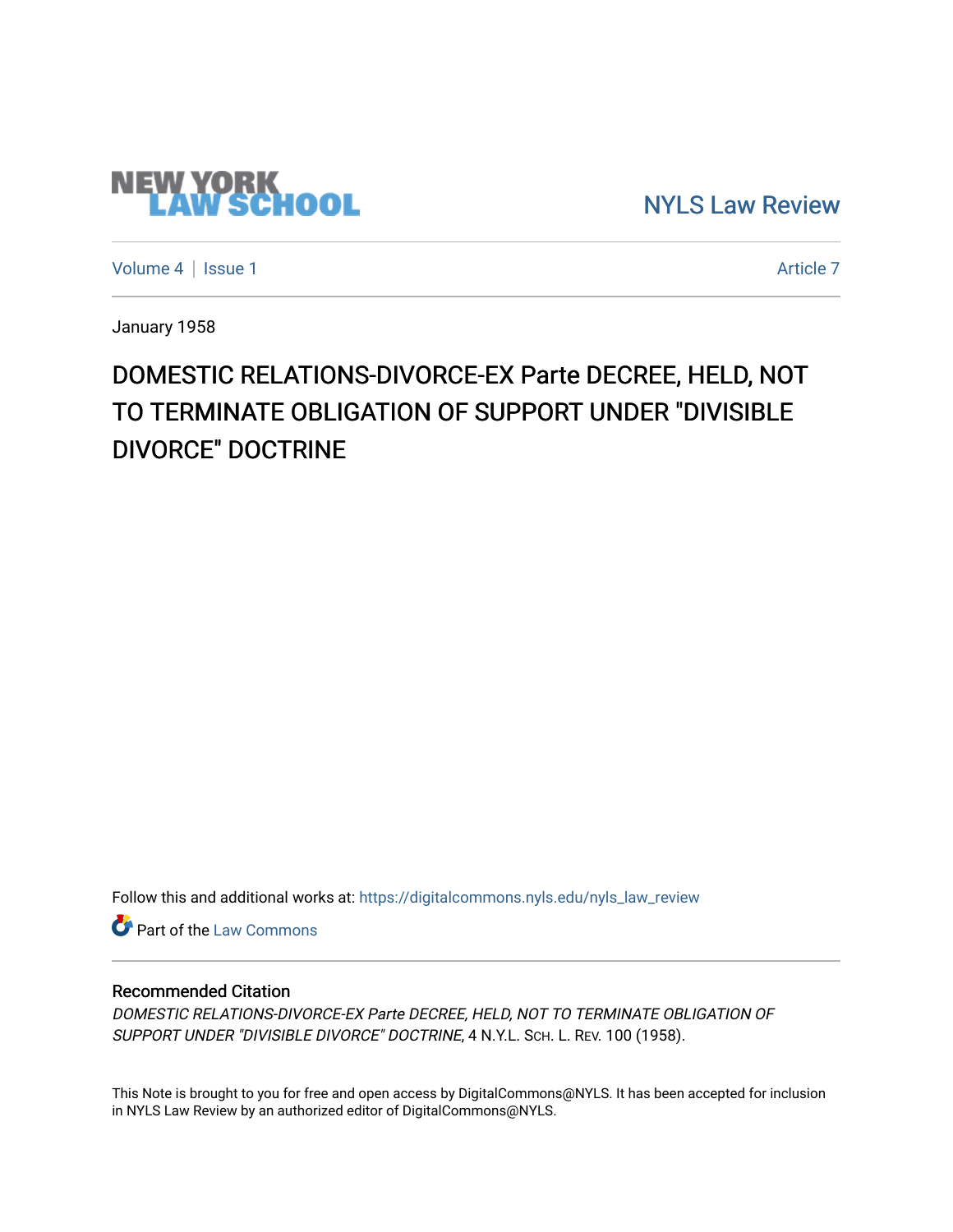### *NOTE*

DomEsTIc RELATIONS-DIVORCE-EX *Parte* DECREE, HELD, **NOT** TO TERMINATE **OBLIGA-TION OF SUPPORT UNDER "DIVISIBLE DIVORCE" DOCTRINE.—In a recent decision<sup>1</sup> affirm**ing a judgment of the New York Court of Appeals,2 the United States Supreme Court upheld the constitutionality of section **1170-b** of the New York Civil Practice Act.3 The holding established that the full faith and credit clause of the Federal Constitution<sup>4</sup> and its implementing statute<sup>5</sup> do not require the state of a wife's domicile to recognize, as determinative of her right to alimony, an otherwise valid *ex parte* divorce decree rendered by another state. It now seems clear that each state is free to apply local law in determining the support rights of its domiciliaries whether or not such rights were reduced to judgment prior to the divorce.

Section **1170-b** was enacted **by** chapter 663 of the laws of 1953, upon the recommendation of the New York Law Revision Commission.<sup>6</sup> It permits the New York

**<sup>1</sup>**Vanderbilt v. Vanderbilt, 354 **U. S.** 416, 77 **S.** Ct. 1360, 1 L. Ed. **2d** 1456 (1957).

**2** Vanderbilt v. Vanderbilt, 1 **N.** Y. 2d 342, 135 N. E. 2d 553 (1956).

**3 N.** Y. **CIv.** PRAC. **ACT** § **1170-b:**

"Maintenance of wife where divorce or annulment previously granted on non-personal jurisdiction.

In an action for divorce, separation or annulment, or for a declaration of nullity of a void marriage, where the court refuses to grant such relief by reason of a finding by the court that a divorce, annulment or judgment declaring the marriage a nullity had previously been granted to the husband in an action in which jurisdiction over the person of the wife was not obtained, the court may, nevertheless, render in the same action such judgment as justice may require for the maintenance of the wife. The court, by order, at any time thereafter upon the application of either party to the action, after due notice to the other, to be given in such manner as the court shall direct, may annul, vary or modify such judgment. Subject to the provisions of section eleven hundred and seventy-one-b of this act, the authority granted by this section shall extend to unpaid sums or installments accrued prior to the application as well as sums or installments to become due thereafter."

**4 U.** S. CoNsT., Art. 4, § 1:

"Full Faith and Credit shall be given in each state to the public Acts, Records, and judicial Proceedings of every other State. And the Congress may by general Laws prescribe the Manner in which such Acts, Records and Proceedings shall be proved, and the Effect thereof."

**5** Act of May 26, 1790, 1 **STAT.** 122, as amended, **28** U. S. **C.** § 1738 (1948):

"Such Acts, records and judicial proceedings . . . shall have the same full faith and credit in every court within the United States . . . as they have by law or usage in- the courts of such State, Territory or Possession from which they are taken."

<sup>6</sup> REPORT OF NEW YORK LAW REVISION COMMISSION (1953) at 463-80:

"A wife who has obtained in New York a separation order with maintenance provisions may enforce these provisions against her husband even though he may subsequently have obtained an ex parte foreign divorce entitled to recognition under the Full Faith and Credit Clause of the Constitution of the United States (Estin v. Estin, 334 U. **S.** 541, 68 Sup. Ct. 1213, 92 L. Ed. 1561 (1948)). The husband's divorce must be recognized as altering the marital status of the parties under the second *Williams* case . **.** . ,'but since the New York law was interpreted to permit a maintenance order in a separation action to survive a divorce, the prior maintenance order still prevails as far as the economic relations of the parties are concerned.

The *Estin* case called attention to the injustice to a New York wife whose husband has obtained a divorce in another state in an **ex** parte proceeding. Unless she had been able to get a separation order with maintenance prior to the foreign divorce, she has no remedy. Under the Civil Practice Act maintenance of the wife may **be** granted only as an incident to relief in a matrimonial action. Since **1883** it has been accepted law, moreover, that there is no inherent power in the Supreme Court to grant maintenance to a wife independent of statutory authority. Ramsden v. Ramsden, 91 **N.** Y. **281 (1883)."**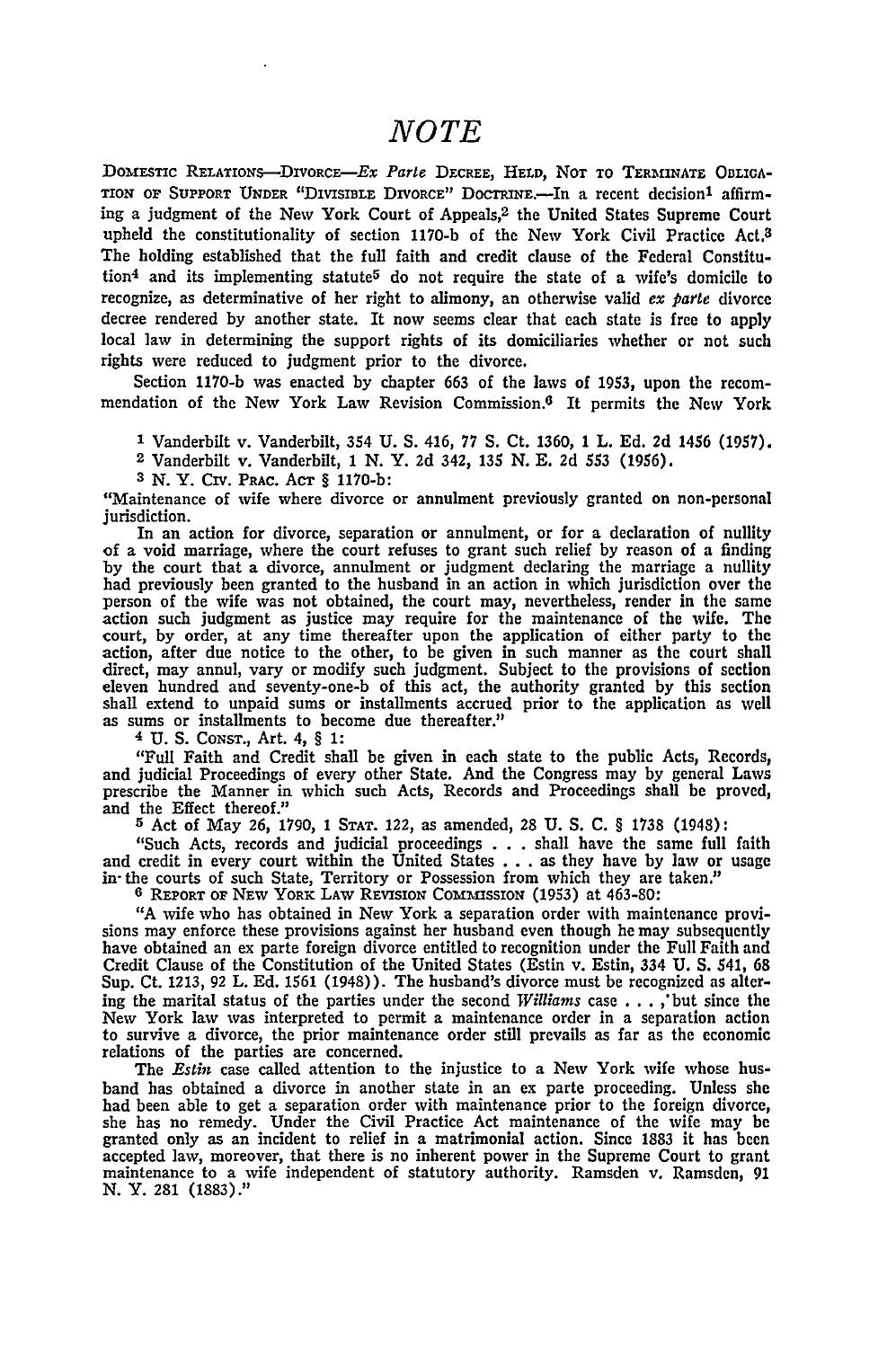courts to grant discretionary maintenance to a wife in cases where it is not possible to grant a divorce, separation, or annulment because the marriage has already been dissolved **by** the courts of another state, at the instance of the husband, in an action in which personal jurisdiction over the wife was not obtained.

The parties to the instant action were Patricia and Cornelius Vanderbilt, Jr. who were married in Connecticut in 1948. At the time of the marriage the husband was domiciled in Nevada. His wife was a domiciliary of California. Shortly after the marriage the couple moved to California where they maintained their marital domicile until their separation in September, **1952.** Following the separation Mrs. Vanderbilt came to New York, and in October, **1952,** she sued for a separation. The suit was dismissed, for failure to satisfy the one-year residence requirement of section 1165-a, Subd. **3,** of the New York Civil Practice Act.<sup>7</sup>

Just prior to dismissal of her suit Mrs. Vanderbilt went to California, but she returned to **New** York in February, **1953,** and remained here until commencement of the present action. In March, **1953,** Mr. Vanderbilt filed suit for divorce in Nevada. Mrs. Vanderbilt was not personally served with process, nor did she appear in that action. A final divorce decree was rendered **by** the Nevada court in June, 1953, stating that both husband and wife were ". **.** . freed and released from the bonds of matrimony and all the duties and obligations thereof. . . **."** Under the law of Nevada such a decree ends a husband's duty to support his wife.<sup>8</sup>

In April, 1954, Mrs. Vanderbilt again instituted a separation action. On the ground that the Nevada decree had effectively terminated the marriage, the court denied the plea for a separation. However, it awarded alimony under section 1170-b, the **judg**ment to be satisfied out of the husband's New York assets which had been sequestered at the commencement of the suit.9 The court found Mrs. Vanderbilt entitled to the relief granted both by reason of having resided in New York continuously for more than one year prior to commencement of her suit and by having been a resident of the state at the time section 1170-b became effective.<sup>10</sup> The decision of the trial court was twice affirmed,<sup>11</sup> and the United States Supreme Court granted certiorari<sup>12</sup> upon petition of the husband.

Mr. Justice Black delivered the opinion of the Court. It declared the Nevada decree to be void for lack of jurisdiction insofar as it purported to affect the wife's right to support in New York. New York, therefore, had not violated the full faith and credit clause **by** awarding alimony.

In a nation where each state has the constitutional right to determine and enforce its own policy respecting the institution of marriage, decisions of the United States Supreme Court defining the extent to which divorces granted by one state must be

**<sup>7</sup>**N. Y. Civ. PRAc. **AcT** § 1165-a:

"Conditions attached to maintenance of action for annulment or separation.

An action to annul a marriage or for separation may be maintained in either of the following cases:

3. Where the parties were married without the state and either the plaintiff or the defendant is a resident of the state when the action is commenced, and has been a resident thereof for at least one year continuously at a

**8** See note 1, *supra,* at 417, 77 **S.** Ct. at 1361, 1 L. Ed. **2d** at 1458.

**<sup>9</sup>**Vanderbilt v. Vanderbilt, 207 Misc. 294, 138 N. Y. S. 2d 222 (Sup. Ct. N. Y. Co. 1955).

*10 Id.* at 305, **138** N. Y. S. 2d at 236.

**11** See note 9, *supra, aff'd,* 1 A. D. 2d 3, 147 N. Y. S. 2d 125 (1955), *aff'd,* 1 N. Y. 2d 342, 135 N. **E.** 2d 553 (1956).

**12** Vanderbilt v. Vanderbilt, 352 U. **S.** 820, 77 **S.** Ct. 67, 1 L. **Ed.** 2d 45 (1957).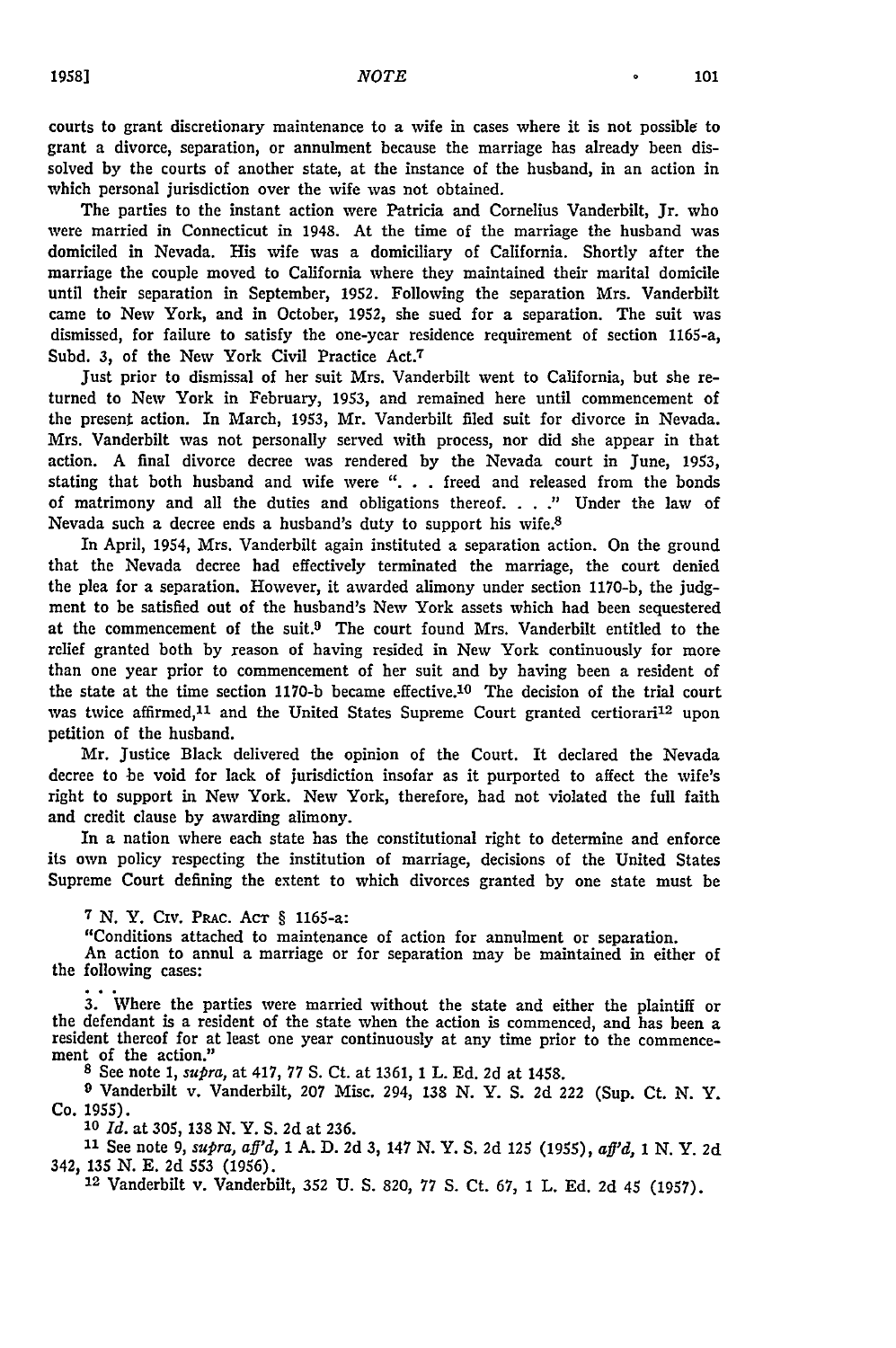recognized by the others necessarily assume great importance.<sup>13</sup> Each state has a rightful and legitimate concern in the marital status of persons domiciled within its borders.<sup>14</sup> On the other hand, the social effects of the marital relation are so farreaching that lack of certainty as to the existence of the status is **highly** undesirable, It is this consideration which, in our **highly** mobile society, has made it imperative that the divorces of one state be respected **by** the others.<sup>15</sup>

It was early recognized that the unique characteristics of the marital status were such that a wronged party should be permitted to terminate the relation in the state of the matrimonial domicile, in an in rem proceeding, without personal service upon the non-resident spouse.<sup>16</sup> Eventually it became necessary to decide what effect such *ex parte* divorces should have outside the state where granted. It had early been thought that the Act of Congress which defined the scope of the full faith and credit  $clause<sup>17</sup> required that all state judgments be given the same effect in other states$ that they had **by** law in the state where rendered. This view was afterward qualified, however, **by** making it clear that the Act did not apply to judgments rendered **by** a court without the requisite jurisdiction of the parties and of the subject-matter.<sup>18</sup> Were *ex parte* divorce decrees entitled to be excepted from this rule? Development of the answer to this question has taken many years and more than one ruling **by** the United States Supreme Court.

In 1901 the Court ruled<sup>19</sup> that a state must give full faith and credit to a divorce granted to a deserted husband **by** the state of the matrimonial domicile on the basis of constructive service of process. In that case New York was held barred from subsequently granting the wife's petition for a divorce. Later, for the same reason, an *ex parte* divorce granted the husband **by** the state of the matrimonial domicile was held to preclude a subsequent award of alimony to the wife.<sup>20</sup> No such full faith and credit had to be given, however, to decrees of a state other than that of the matrimonial domicile, for, in *Haddock v. Haddock*,<sup>21</sup> New York was permitted to grant a separation and alimony to a wife following an *ex parle* divorce granted the husband in Connecticut, the state to which he had gone after leaving his wife. New York had been the state of the matrimonial domicile, and there the wife had remained.

*Haddock v. Haddock* was overruled in what has come to be called the first *Williams* case.<sup>22</sup> There it was held that the full faith and credit clause required that recognition **be** given to an *ex Parte* divorce granted **by** any state in which one spouse was domiciled. The second *Williams* case<sup>23</sup> made it clear, however, that the finding

**13** Annot., 93 L. **Ed. 962,** at **962.**

14 Williams v. North Carolina, 317 **U. S. 287, 298, 63 S.** Ct. **207, 213, 87** L. **Ed. 279,** 286 (1942).

*15 Id.* at 304-06, 63 **S.** Ct. at **216-17,** 87 L. **Ed.** at 289-90 (concurring opinion).

**16** Pennoyer v. Neff, **95 U. S.** 714, 24 L. **Ed. 565 (1877)** (dictum).

**17** See note **5,** *supra.*

**<sup>18</sup>**See note **16,** *supra,* at **729,** 24 L. **Ed.** at **571;** D'Arcy v. Ketchum, **11** How. **165, 13** L. **Ed.** 648 **(1850);** Thompson **v.** Whitman, **18** Wall. 457, 21 L. **Ed.** 897 **(1873);** Baker v. Baker, Eccles & Co., **Ky.,** 242 **U. S.** 394, **37 S.** Ct. 152, 61 L. **Ed. 386 (1917);** Nevin v. Martin, 22 F. Supp. **836,** *aff'd,* **307 U. S. 615, 59 S.** Ct. 1046, **83** L. **Ed.** 1497 **(1938).**

**'9** Atherton v. Atherton, **181 U. S. 155,** 21 **S.** Ct. 544, 45 L. **Ed.** 794 **(1901). <sup>20</sup>**Thompson v. Thompson, **226 U. S. 551,** 33 **S.** Ct. **129,** 57 L. Ed. 347 **(1912).**

**21** 201 **U. S. 562, 26 S.** Ct. **525, 50** L. **Ed. 867 (1906).**

**22** See not6 14, *supra.*

**23** Williams v. North Carolina, **325** U. **S. 226, 65 S.** Ct. **1092,** 89 L. **Ed. 1577** (1945)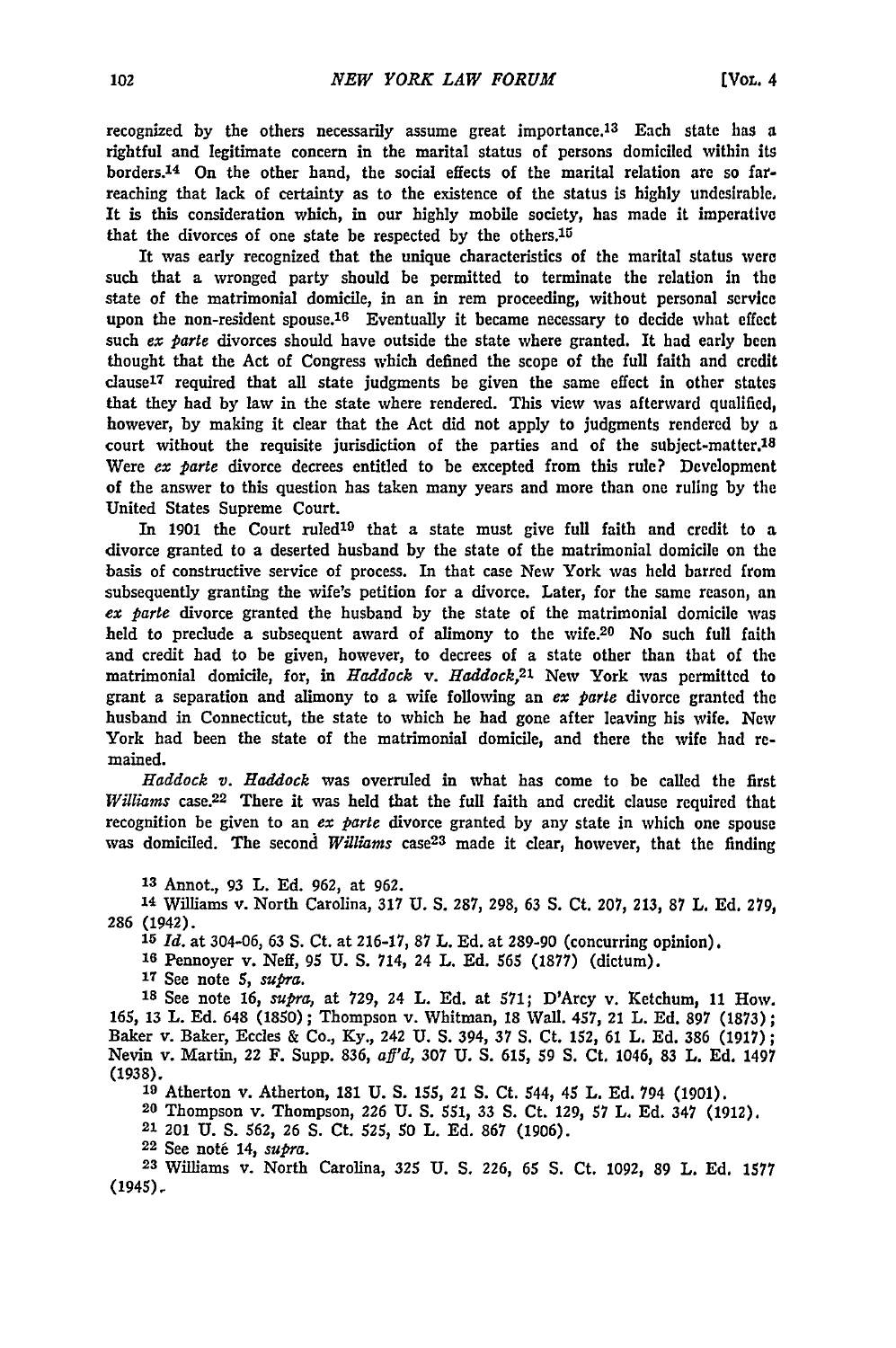of the original state on the question of domicile could later be readjudicated **by** a second state.

Having established that *ex parte* divorces were entitled to full faith and credit so long as rendered by the courts of a state in which one of the parties was domiciled, it remained for the United States Supreme Court to define the scope of full faith and credit. State authorities were in conflict as to whether the requirement necessarily terminated a wife's right to support in a second state even though the decree would have had that, effect in the state where rendered.<sup>24</sup>

Mr. Justice Douglas expressed his view on this point in *Esenwein v. Commonwealth.2 <sup>5</sup>*On the basis of *Williams* 11,26 the majority in the *Esenwein* case held that a court was justified in refusing to revoke a support order upon its finding that the petitioner had not had a bona fide domicile in Nevada when he obtained his divorce. Mr. Justice Douglas concurred in the result **but** reached his decision on the basis that full faith and credit did not necessarily require Pennsylvania to recognize the Nevada decree insofar as it affected the wife's right to support. In a concurring opinion in which he was joined **by** Mr. Justice Black, he said:

"I think it is important to keep in mind a basic difference between the problem of marital capacity and the problem of support."

"We held in *Williams v. North Carolina,* **317 U. S.** 287, that a Nevada divorce decree granted to a spouse domiciled there was entitled to full faith and credit in North Carolina. That case involved the question of marital capacity. The spouse who obtained the Nevada divorce was being prosecuted in North Carolina for living with the one woman whom Nevada recognized as his lawful wife."

"...<br>"But I am not convinced that in absence of an appearance or personal service the decree need **be** given full faith and credit when it comes to maintenance or support of the other spouse or the children. . **.** .The problem under the full faith and credit clause is to accommodate as fully as possible the conflicting interests of the two states. **. . .**The question of marital capacity will often raise an irreconcilable conflict between the policies of the two states. . . . One must give way in the larger interest of the Federal union. But the same conflict is not necessarily present when it comes to maintenance or support. The state where the deserted wife is domiciled has a deep concern in the welfare of the family deserted **by** the head of the household. If he is required to support his former wife, he is not made a bigamist and the offsprings of his second marriage are not bastardized."27

Thus, was expressed the idea which in the instant case the United States Supreme Court has given its most extended application to date, *i.e.* that a divorce decree may effectively terminate the marital status without affecting related property rights. While the designation has been criticized as a misnomer,28 the term, "divisible divorce," has come to be applied to the concept.<sup>29</sup>

In Estin v. Estin<sup>30</sup> the United States Supreme Court applied the divisible concept to hold that a valid *ex parte* divorce had no effect upon the wife's rights under a previous decree for separate maintenance granted **by** the state of the matrimonial domicile. The instant case is important in that it establishes that the wife's right

24 Annot., 28 A. L. R. **2d 1378** at **1383** (1953), and cases there cited.

**25** Esenwein v. Commonwealth *ex rel.* Esenwein **325** U. **S. 279, 65 S.** Ct. 1118, 89 L. **Ed.** 1608 (1945).

**20** See note **23,** *supra.*

**27** See note **25,** *supra,* at **281,** 65 **S.** Ct. at 1120, 89 L. **Ed.** at 1610.

**28** See Mr. Justice Frankfurter's dissenting opinion in this case, 354 **U.** S. at 424, **77 S.** Ct. at 1360, 1 L. Ed. 2d at 1463; **J.** Fuld's dissenting opinion in this case,

1 N. Y. **2d** 342, at **356,** 135 N. E. 2d 553, at 559. **20 17 Am,.** JuR. *Divorce and Separation, §* 947 **(1957).**

**30** 334 **U. S.** 541, **68 S.** Ct. **1213, 92** L. **Ed. 1561, 1 A.** L. R. **2d** 1412 (1948).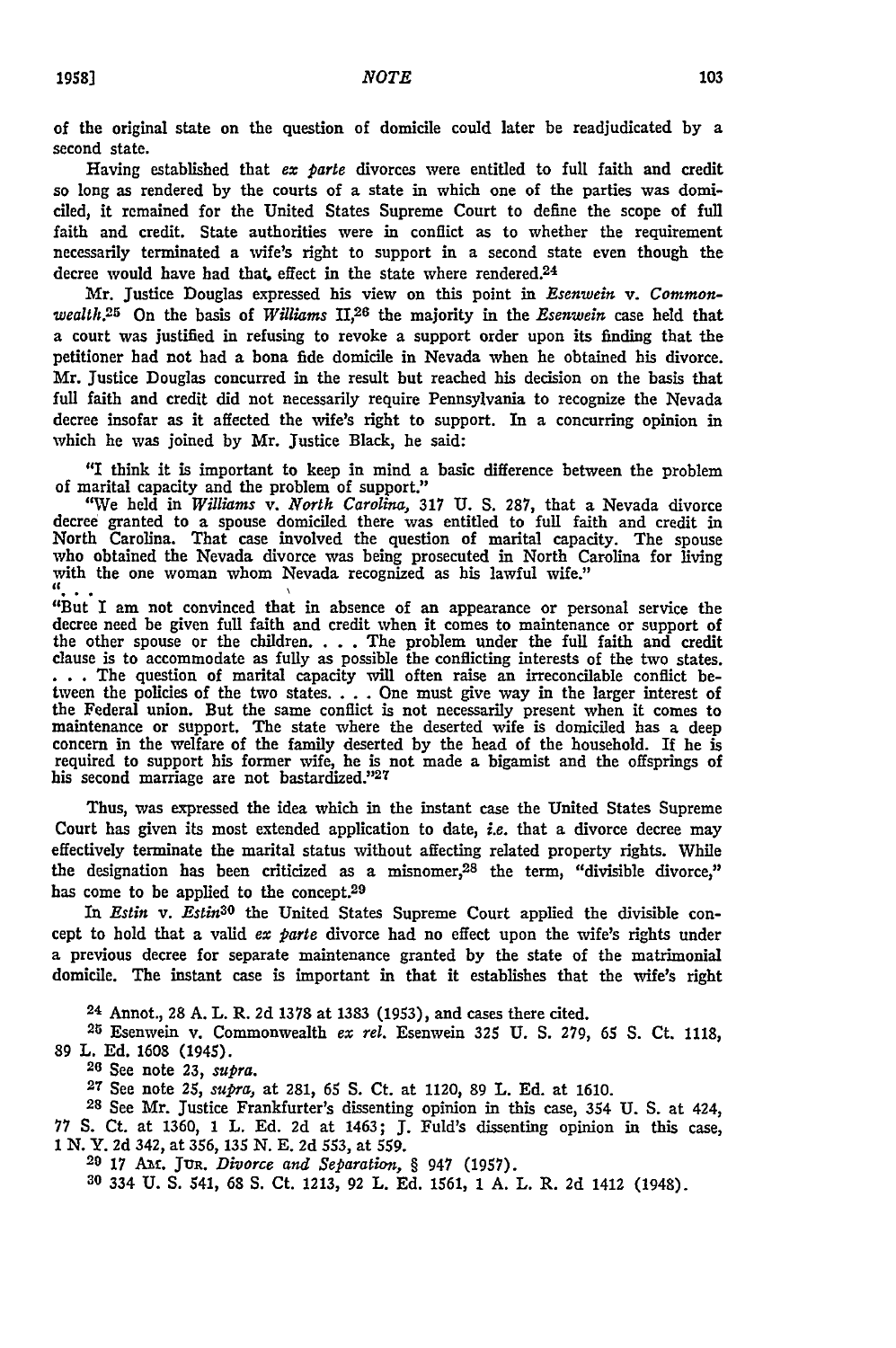to support or maintenance need not be supported **by** a prior judgment in order to survive an *ex parte* divorce which effectively terminates the marital relation. The Court now holds that the right exists separate and apart from any judgment, and the wife cannot be deprived of it **by** any court acting without jurisdiction over her person.

Actually the present ruling was foreshadowed **by** Mr. Justice Black's concurring opinion in the *Armstrong* case. 31 There the majority upheld Ohio's award of alimony to a wife after her husband had obtained a divorce in Florida in an *ex Parte* proceeding, but it did so on the theory that Florida had left open the question of alimony. Mr. Justice Black, on the other hand, considered that Florida had adjudicated the question of alimony. He based his concurrence on the *Estin* case:

"The fact that Mrs. Estin's claim to support had been reduced to judgment prior to divorce while Mrs. Armstrong's had not is not a meaningful distinction. Mrs. Armstrong's right to support before judgment, like Mrs. Estin's right to support after judgment, is the kind of personal right which cannot be adjudicated without personal service."32

The reasoning of the concurring opinion in the *Armstrong* case has become the reasoning of the Court in the instant case.

Whether or not one approves of the term, "divisible divorce," does not seem particularly important. To hold, as the Court **did** here, that a wife's right to **be** supported **by** her husband is entitled to survive unless or until she is deprived of it in an action in which she appears or is personally served with process, does not seem an unwarranted extension of the rule that personal rights cannot be adjudicated without personal jurisdiction over the parties affected.33 As further stated **by** Mr. Justice Black in the *Armstrong* case,34 older authorities indicate the possibility of property rights surviving termination of the marital status itself. The present decision does not say that an individual's interest in his or her marital status itself is less a personal right than the economic rights and obligations attached to that status. It merely indicates that the former is a right in which absolute certainty is so desirable as to warrant an exception to the general rule, while the latter rights are not so favored.<sup>35</sup>

By grounding its decision, as it did, on the invalidity of the Nevada decree insofar as it purported to affect property rights, the Court makes it unnecessary any longer to weigh the conflicting interests of two states when the question is whether a wife's support rights have been affected **by** an ex *parte* divorce. Had the Court instead ruled that the Nevada decree was entitled to full faith and credit in its entirety, but that New York might be relieved from granting such recognition **by** an overriding policy of her own,36 it seems possible that Nevada's interest in the welfare of the husband who had lived in that state for some years prior to his marriage might well have been given greater weight than any interest New York could have had in such

**31** Armstrong v. Armstrong, **350** U. **S.** 568, **76** S. Ct. 629, 100 L. **Ed. 705** (1956).

**<sup>32</sup>***Id.* at **577, 76 S.** Ct. at 634, 100 L. **Ed.** at **713.**

**<sup>33</sup>**See note **16,** *supra.*

34 See note **31,** *supra,* at 578, **76 S.** Ct. at 634, 100 L. **Ed.** at 714, and authorities there cited, especially, Pennoyer v. Neff, note 16 *supra* at 734:

"... we do not mean to assert, by any thing we have said, that a State may not authorize proceedings to determine the *status* of one of its citizens towards a non-resident which would be binding within the State, though m process or personal notice to the non-resident . . ."<br>
<sup>35</sup>See the related remarks of Mr. Justice Harlan in his dissenting opinion in

this case, 354 U. S. at 433, 77 **S.** Ct. at 1370, 1 L. **Ed. 2d** at 1467.

**36** Mr. Justice Harlan favored such a ruling. See his dissenting opinion, 354 U. S. at 430, 77 **S.** Ct. at 1369, 1 L. **Ed. 2d** at 1466.